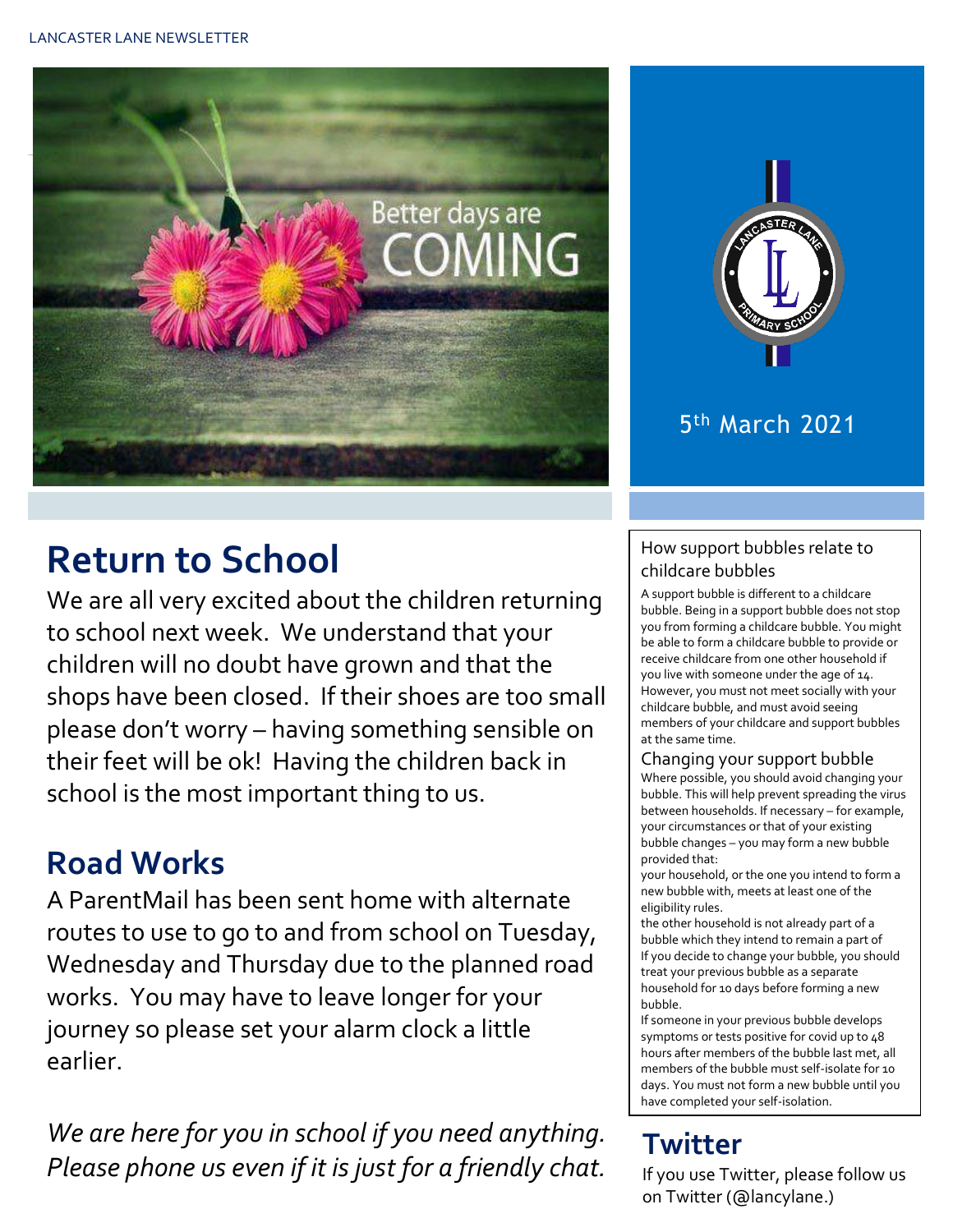### **Start and End Times**

Here's a quick reminder that unless your child is attending Breakfast Club, they should be dropped off at school between 8.45am and 9am. Parents of Reception children can take them to the external door by their classroom. All others, ideally, should be left at the gate. Hometime pick up is fromm 3.15pm – 3.30pm. Please wear a facemask unless you are exempt and practice 2m social distancing when waiting for your child. Thank you.

## **Breakfast Club and Stoppers After School Club**

Our Breakfast Club and Stoppers After School Club are open and there are places should you need your child to attend. These are fee paying clubs. The children remain in their class bubbles with no mixing of bubbles and the adults track who they interact with to promote safety. If you require a place at either club please phone school on 01772 433641.

### **After School Sports Clubs.**

Mr Johnson's sports clubs will start from Monday, 8th March and will run right through to the end of term. Y2's club ends at 4pm and the remainder finish at 4.15pm.

## **And finally ….**

No-one ever injured their eyesight by looking on the bright side of things.